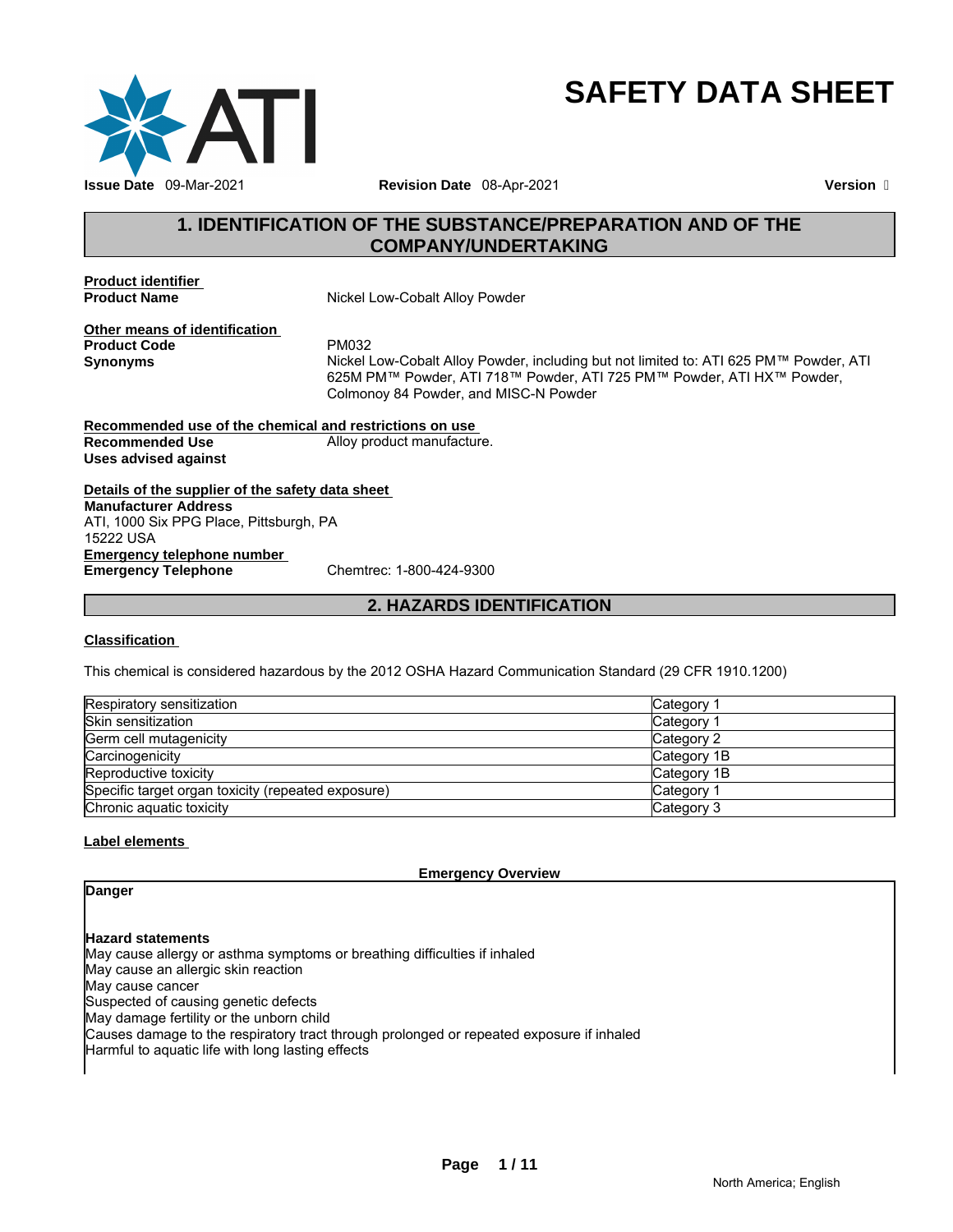

#### **Precautionary Statements - Prevention**

Do not handle until all safety precautions have been read and understood Use personal protective equipment as required Wear protective gloves Avoid breathing dust/fume In case of inadequate ventilation wear respiratory protection Avoid release to the environment IF ON SKIN: Wash with plenty of soap and water

#### **Precautionary Statements - Response**

Wash contaminated clothing before reuse If skin irritation or rash occurs: Get medical advice/attention If experiencing respiratory symptoms: Call a POISON CENTER or doctor/physician IF INHALED: If breathing is difficult, remove victim to fresh air and keep at rest in a position comfortable for breathing

#### **Precautionary Statements - Disposal**

Dispose of contents/container to an approved waste disposal plant

#### **Hazards not otherwise classified (HNOC)**

Not applicable

#### **Other Information**

When product is subjected to welding, burning, melting, sawing, brazing, grinding, buffing, polishing, or other similar heat-generating processes, the following potentially hazardous airborne particles and/or fumes may be generated: Titanium dioxide an IARC Group 2B carcinogen. Hexavalent Chromium (Chromium VI) may cause lung, nasal, and/or sinus cancer. Soluble molybdenum compounds such as molybdenum trioxide may cause lung irritation.

#### **3. COMPOSITION/INFORMATION ON INGREDIENTS**

**Synonyms** Nickel Low-Cobalt Alloy Powder, including but not limited to: ATI 625 PM™ Powder, ATI 625M PM™ Powder, ATI 718™ Powder, ATI 725 PM™ Powder, ATI HX™ Powder, Colmonoy 84 Powder, and MISC-N Powder.

| <b>Chemical Name</b> | <b>CAS No.</b> | Weight-%    |
|----------------------|----------------|-------------|
| Nickel               | 7440-02-0      | $49 - 100$  |
| Titanium             | 7440-32-6      | $0 - 46$    |
| Chromium             | 7440-47-3      | $0 - 32$    |
| <b>Iron</b>          | 7439-89-6      | $0 - 21$    |
| Molybdenum           | 7439-98-7      | $0 - 10$    |
| Tungsten             | 7440-33-7      | $0 - 10$    |
| Niobium (Columbium)  | 7440-03-1      | $0 - 6$     |
| <b>Aluminum</b>      | 7429-90-5      | $0 - 5.5$   |
| Tantalum             | 7440-25-7      | $0 - 5$     |
| Silicon              | 7440-21-3      | $0 - 3$     |
| Cobalt               | 7440-48-4      | $0.1 - 2.5$ |
| <b>Boron</b>         | 7440-42-8      | $0 - 2$     |
| Carbon               | 7440-44-0      | $0 - 2$     |
| Hafnium              | 7440-58-6      | $0 - 1$     |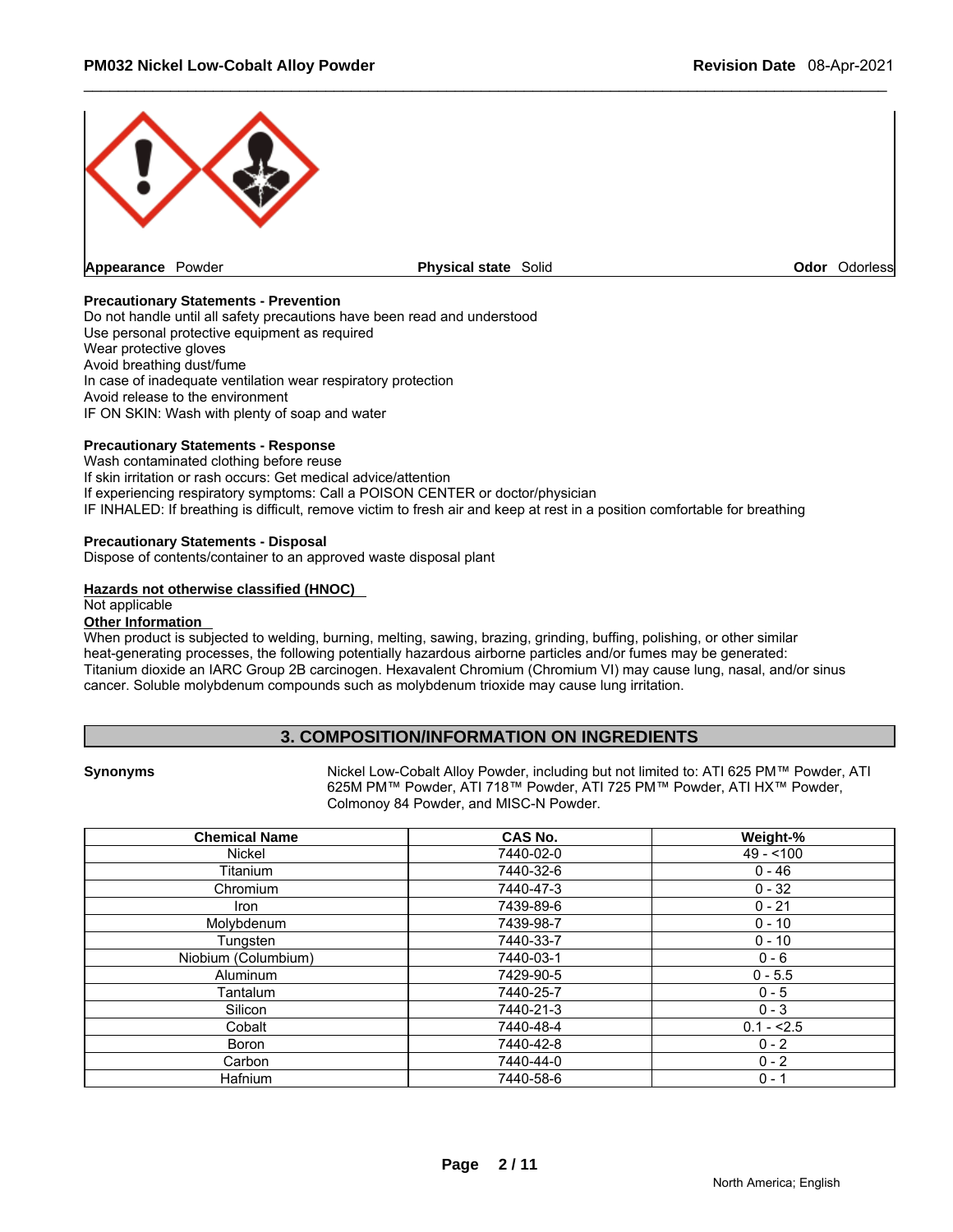#### **4. FIRST AID MEASURES**

#### **First aid measures**

| Eye contact                                                                | In the case of particles coming in contact with eyes during processing, treat as with any<br>foreign object.                                                                                                                         |  |
|----------------------------------------------------------------------------|--------------------------------------------------------------------------------------------------------------------------------------------------------------------------------------------------------------------------------------|--|
| <b>Skin Contact</b>                                                        | In the case of skin allergic reactions see a physician. Wash off immediately with soap and<br>plenty of water.                                                                                                                       |  |
| <b>Inhalation</b>                                                          | If excessive amounts of smoke, fume, or particulate are inhaled during processing, remove<br>to fresh air and consult a qualified health professional. In the case of asthma symptoms or<br>breathing difficulties call a physician: |  |
| Ingestion                                                                  | IF SWALLOWED: Call a POISON CENTER or doctor/physician if you feel unwell.                                                                                                                                                           |  |
| Most important symptoms and effects, both acute and delayed                |                                                                                                                                                                                                                                      |  |
| <b>Symptoms</b>                                                            | May cause allergic skin reaction. May cause allergy or asthma symptoms or breathing<br>difficulties if inhaled.                                                                                                                      |  |
| Indication of any immediate medical attention and special treatment needed |                                                                                                                                                                                                                                      |  |
| Note to physicians                                                         | Treat symptomatically.                                                                                                                                                                                                               |  |

# **Suitable extinguishing media**

Product not flammable in the form as distributed, flammable as finely divided particles or pieces resulting from processing of this product. Isolate large fires and allow to burn out. Smother small fires with salt (NaCl).

**5. FIRE-FIGHTING MEASURES** 

**Unsuitable extinguishing media** Do not spray water on burning metal as an explosion may occur. This explosive characteristic is caused by the hydrogen and steam generated by the reaction of water with the burning material.

#### **Specific hazards arising from the chemical**

Intense heat. Very fine, high surface area material resulting from processing this product may ignite spontaneously at room temperature. WARNING: Fine particles of this product may form combustible dust-air mixtures. Keep particles away from all ignition sources including heat, sparks, and flame. Prevent dust accumulations to minimize combustible dust hazard.

**Hazardous combustion products** Titanium dioxide an IARC Group 2B carcinogen. Hexavalent Chromium (Chromium VI) may cause lung, nasal, and/or sinus cancer. Soluble molybdenum compounds such as molybdenum trioxide may cause lung irritation.

#### **Explosion data Sensitivity to Mechanical Impact** None. **Sensitivity to Static Discharge None.**

#### **Protective equipment and precautions for firefighters**

Firefighters should wear self-contained breathing apparatus and full firefighting turnout gear.

#### **6. ACCIDENTAL RELEASE MEASURES**

#### **Personal precautions, protective equipment and emergency procedures**

| <b>Personal precautions</b> | Use personal protective equipment as required.                                                                                                                            |
|-----------------------------|---------------------------------------------------------------------------------------------------------------------------------------------------------------------------|
| For emergency responders    | Use personal protective equipment as required. Follow Emergency Response Guidebook,<br>Guide No. 171, EXCEPT for FIRE follow Emergency Response Guidebook, Guide No. 170. |

**Environmental precautions**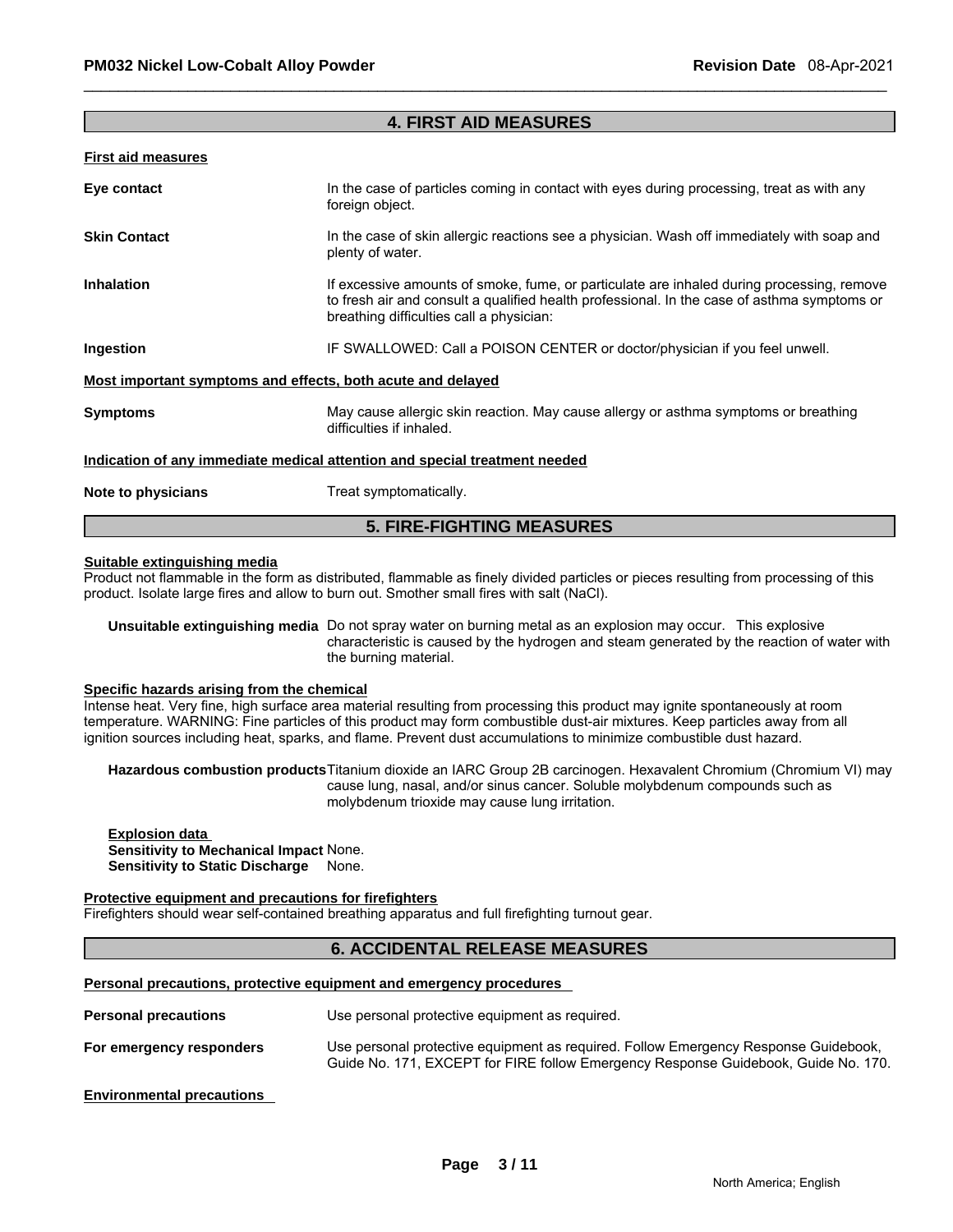| <b>Environmental precautions</b>                             | Collect spillage to prevent release to the environment.                                                                                                                                                                                                                                                                                                                                                            |  |
|--------------------------------------------------------------|--------------------------------------------------------------------------------------------------------------------------------------------------------------------------------------------------------------------------------------------------------------------------------------------------------------------------------------------------------------------------------------------------------------------|--|
| Methods and material for containment and cleaning up         |                                                                                                                                                                                                                                                                                                                                                                                                                    |  |
| <b>Methods for containment</b>                               | Prevent further leakage or spillage if safe to do so.                                                                                                                                                                                                                                                                                                                                                              |  |
| Methods for cleaning up                                      | Sweep or shovel material into dry containers. Avoid creating uncontrolled dust.                                                                                                                                                                                                                                                                                                                                    |  |
|                                                              | <b>7. HANDLING AND STORAGE</b>                                                                                                                                                                                                                                                                                                                                                                                     |  |
| <b>Precautions for safe handling</b>                         |                                                                                                                                                                                                                                                                                                                                                                                                                    |  |
| Advice on safe handling                                      | Very fine, high surface area material resulting from grinding, buffing, polishing, or similar<br>processes of this product may ignite spontaneously at room temperature. WARNING: Fine<br>particles of this product may form combustible dust-air mixtures. Keep particles away from<br>all ignition sources including heat, sparks, and flame. Prevent dust accumulations to<br>minimize combustible dust hazard. |  |
| Conditions for safe storage, including any incompatibilities |                                                                                                                                                                                                                                                                                                                                                                                                                    |  |
| <b>Storage Conditions</b>                                    | Keep away from heat, sparks, flame and other sources of ignition (i.e., pilot lights, electric<br>motors and static electricity).                                                                                                                                                                                                                                                                                  |  |
| Incompatible materials                                       | Dissolves in hydrofluoric acid. Ignites in the presence of fluorine. When heated above<br>200°C, reacts exothermically with the following: Chlorine, bromine, halocarbons, carbon<br>tetrachloride, carbon tetrafluoride, and freon.                                                                                                                                                                               |  |

# **8. EXPOSURE CONTROLS/PERSONAL PROTECTION**

#### **Control parameters**

| <b>Chemical Name</b>             | <b>ACGIH TLV</b>                                                                                               | <b>OSHA PEL</b>                                                                      |
|----------------------------------|----------------------------------------------------------------------------------------------------------------|--------------------------------------------------------------------------------------|
| Nickel<br>7440-02-0              | TWA: $1.5 \text{ mg/m}^3$ inhalable fraction                                                                   | TWA: 1 mg/m <sup>3</sup>                                                             |
| Titanium<br>7440-32-6            |                                                                                                                |                                                                                      |
| Chromium<br>7440-47-3            | TWA: $0.5$ mg/m <sup>3</sup>                                                                                   | TWA: 1 mg/m <sup>3</sup>                                                             |
| Iron<br>7439-89-6                |                                                                                                                |                                                                                      |
| Tungsten<br>7440-33-7            | STEL: 10 mg/m <sup>3</sup> STEL: 10 mg/m <sup>3</sup> W<br>TWA: 5 mg/m <sup>3</sup> TWA: 5 mg/m <sup>3</sup> W | (vacated) STEL: 10 mg/m <sup>3</sup> (vacated) STEL:<br>10 mg/m $3$ W                |
| Molybdenum<br>7439-98-7          | TWA: 10 mg/m <sup>3</sup> inhalable fraction<br>TWA: 3 mg/m <sup>3</sup> respirable fraction                   |                                                                                      |
| Niobium (Columbium)<br>7440-03-1 |                                                                                                                |                                                                                      |
| <b>Aluminum</b><br>7429-90-5     | TWA: 1 $mg/m3$ respirable fraction                                                                             | TWA: 15 mg/m <sup>3</sup> total dust<br>TWA: 5 mg/m <sup>3</sup> respirable fraction |
| Tantalum<br>7440-25-7            |                                                                                                                | TWA: $5 \text{ mg/m}^3$                                                              |
| Silicon<br>7440-21-3             |                                                                                                                | TWA: $15 \text{ mg/m}^3$ total dust<br>TWA: 5 mg/m <sup>3</sup> respirable fraction  |
| Cobalt<br>7440-48-4              | TWA: 0.02 mg/m <sup>3</sup> TWA: 0.02 mg/m <sup>3</sup> Co                                                     | TWA: $0.1 \text{ mg/m}^3$ dust and fume                                              |
| Carbon<br>7440-44-0              |                                                                                                                |                                                                                      |
| Boron<br>7440-42-8               |                                                                                                                |                                                                                      |
| Hafnium<br>7440-58-6             | TWA: 0.5 mg/m <sup>3</sup> TWA: 0.5 mg/m <sup>3</sup> Hf                                                       | TWA: $0.5 \text{ mg/m}^3$                                                            |

#### **Appropriate engineering controls**

**Engineering Controls** Avoid generation of uncontrolled particles.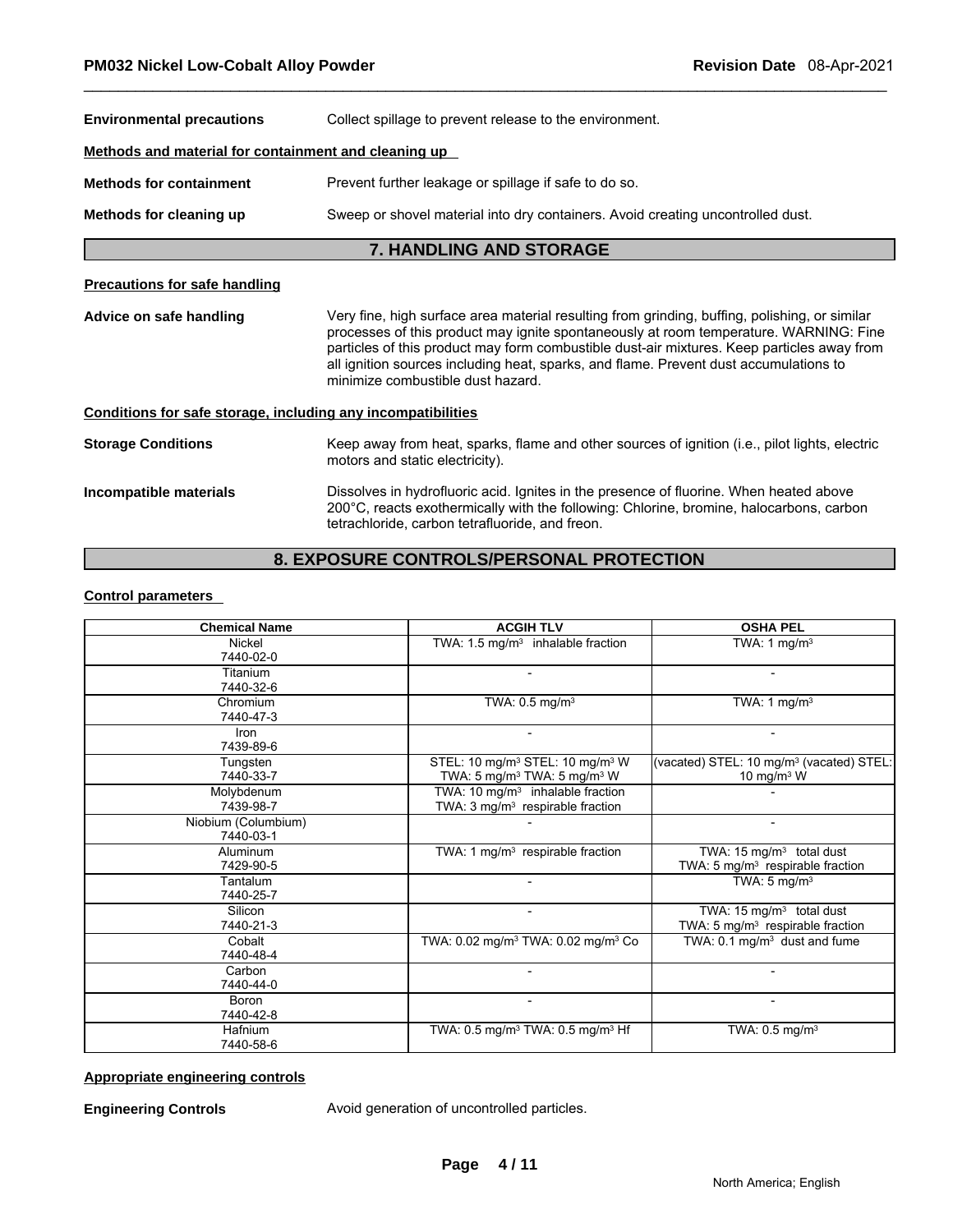#### **Individual protection measures, such as personal protective equipment**

| <b>Eye/face protection</b>            | When airborne particles may be present, appropriate eye protection is recommended. For<br>example, tight-fitting goggles, foam-lined safety glasses or other protective equipment that<br>shield the eyes from particles.                                                                                                                                                       |
|---------------------------------------|---------------------------------------------------------------------------------------------------------------------------------------------------------------------------------------------------------------------------------------------------------------------------------------------------------------------------------------------------------------------------------|
| Skin and body protection              | Fire/flame resistant/retardant clothing may be appropriate during hot work with the product.<br>Wear protective gloves.                                                                                                                                                                                                                                                         |
| <b>Respiratory protection</b>         | When particulates/fumes/gases are generated and if exposure limits are exceeded or<br>irritation is experienced, proper approved respiratory protection should be worn.<br>Positive-pressure supplied air respirators may be required for high airborne contaminant<br>concentrations. Respiratory protection must be provided in accordance with current local<br>regulations. |
| <b>General Hygiene Considerations</b> | Handle in accordance with good industrial hygiene and safety practice.                                                                                                                                                                                                                                                                                                          |

# **9. PHYSICAL AND CHEMICAL PROPERTIES**

#### **Information on basic physical and chemical properties**

| <b>Physical state</b>            | Solid                       |                                                                                                                                                   |                 |
|----------------------------------|-----------------------------|---------------------------------------------------------------------------------------------------------------------------------------------------|-----------------|
| Appearance                       | Powder                      | Odor                                                                                                                                              | <b>Odorless</b> |
| Color                            | Metallic gray or silver     | <b>Odor threshold</b>                                                                                                                             | Not applicable  |
| <b>Property</b>                  | Values                      | Remarks • Method                                                                                                                                  |                 |
| рH                               |                             | Not applicable                                                                                                                                    |                 |
| Melting point / freezing point   | 1400-1540 °C / 2560-2800 °F |                                                                                                                                                   |                 |
| Boiling point / boiling range    |                             |                                                                                                                                                   |                 |
| <b>Flash point</b>               |                             |                                                                                                                                                   |                 |
| <b>Evaporation rate</b>          |                             | Not applicable                                                                                                                                    |                 |
| Flammability (solid, gas)        |                             | Product not flammable in the form as distributed.<br>flammable as finely divided particles or pieces<br>resulting from processing of this product |                 |
| <b>Flammability Limit in Air</b> |                             |                                                                                                                                                   |                 |
| <b>Upper flammability limit:</b> |                             |                                                                                                                                                   |                 |
| Lower flammability limit:        |                             |                                                                                                                                                   |                 |
| Vapor pressure                   |                             | Not applicable                                                                                                                                    |                 |
| Vapor density                    |                             | Not applicable                                                                                                                                    |                 |
| <b>Specific Gravity</b>          | $8.0 - 8.5$                 |                                                                                                                                                   |                 |
| <b>Water solubility</b>          | Insoluble                   |                                                                                                                                                   |                 |
| Solubility in other solvents     |                             |                                                                                                                                                   |                 |
| <b>Partition coefficient</b>     |                             | Not applicable                                                                                                                                    |                 |
| <b>Autoignition temperature</b>  |                             | Not applicable                                                                                                                                    |                 |
| <b>Decomposition temperature</b> |                             | Not applicable                                                                                                                                    |                 |
| <b>Kinematic viscosity</b>       |                             | Not applicable                                                                                                                                    |                 |
| <b>Dynamic viscosity</b>         |                             | Not applicable                                                                                                                                    |                 |
| <b>Explosive properties</b>      | Not applicable              |                                                                                                                                                   |                 |
| <b>Oxidizing properties</b>      | Not applicable              |                                                                                                                                                   |                 |
| <b>Other Information</b>         |                             |                                                                                                                                                   |                 |
| <b>Softening point</b>           |                             |                                                                                                                                                   |                 |
| Molecular weight                 |                             |                                                                                                                                                   |                 |
| <b>VOC Content (%)</b>           | Not applicable              |                                                                                                                                                   |                 |
| <b>Density</b>                   |                             |                                                                                                                                                   |                 |
| <b>Bulk density</b>              |                             |                                                                                                                                                   |                 |
|                                  |                             |                                                                                                                                                   |                 |

# **10. STABILITY AND REACTIVITY**

#### **Reactivity**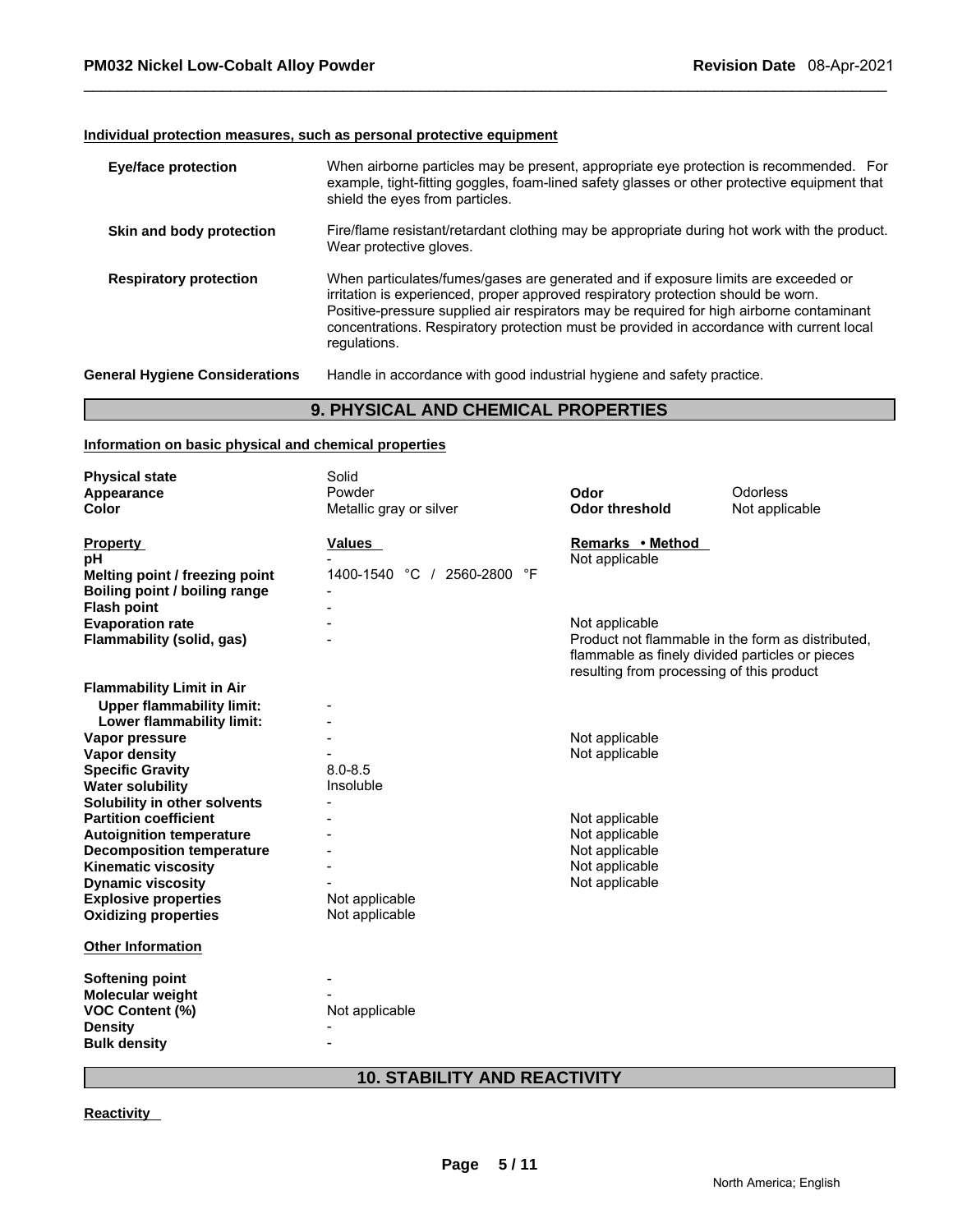Not applicable

#### **Chemical stability**

Stable under normal conditions.

#### **Possibility of Hazardous Reactions**

None under normal processing.

**Hazardous polymerization** Hazardous polymerization does not occur.

#### **Conditions to avoid**

Dust formation and dust accumulation.

#### **Incompatible materials**

Dissolves in hydrofluoric acid. Ignites in the presence of fluorine. When heated above 200°C, reacts exothermically with the following: Chlorine, bromine, halocarbons, carbon tetrachloride, carbon tetrafluoride, and freon.

#### **Hazardous Decomposition Products**

When product is subjected to welding, burning, melting, sawing, brazing, grinding, buffing, polishing, or other similar heat-generating processes, the following potentially hazardous airborne particles and/or fumes may be generated: Titanium dioxide an IARC Group 2B carcinogen. Hexavalent Chromium (Chromium VI) may cause lung, nasal, and/or sinus cancer. Soluble molybdenum compounds such as molybdenum trioxide may cause lung irritation.

### **11. TOXICOLOGICAL INFORMATION**

#### **Information on likely routes of exposure**

#### **Product Information**

| <b>Inhalation</b>   | May cause cancer. Cobalt-containing alloys may cause sensitization by inhalation. Causes<br>damage to the respiratory tract through prolonged or repeated exposure if inhaled. |
|---------------------|--------------------------------------------------------------------------------------------------------------------------------------------------------------------------------|
| Eye contact         | Product not classified.                                                                                                                                                        |
| <b>Skin Contact</b> | May cause sensitization by skin contact.                                                                                                                                       |
| Ingestion           | Product not classified.                                                                                                                                                        |

| <b>Chemical Name</b>             | Oral LD50         | <b>Dermal LD50</b> | <b>Inhalation LC50</b> |
|----------------------------------|-------------------|--------------------|------------------------|
| Nickel<br>7440-02-0              | > 9000 mg/kg bw   |                    | $> 10.2$ mg/L          |
| Titanium<br>7440-32-6            | > 5000 mg/kg bw   | ۰                  | $\blacksquare$         |
| Chromium<br>7440-47-3            | > 3400 mg/kg bw   | ۰                  | $> 5.41$ mg/L          |
| Iron<br>7439-89-6                | 98,600 mg/kg bw   | ۰                  | $> 0.25$ mg/L          |
| Tungsten<br>7440-33-7            | > 2000 mg/kg bw   | > 2000 mg/kg bw    | $> 5.4$ mg/L           |
| Molybdenum<br>7439-98-7          | > 2000 mg/kg bw   | > 2000 mg/kg bw    | $> 5.10$ mg/L          |
| Niobium (Columbium)<br>7440-03-1 | > 10,000 mg/kg bw | > 2000 mg/kg bw    | $\blacksquare$         |
| Aluminum<br>7429-90-5            | 15,900 mg/kg bw   | -                  | $\geq 1$ mg/L          |
| Tantalum<br>7440-25-7            | > 2000 mg/kg bw   | > 2000 mg/kg bw    | $> 5.18$ mg/L          |
| Silicon<br>7440-21-3             | > 5000 mg/kg bw   | > 5000 mg/kg bw    | $> 2.08$ mg/L          |
| Cobalt<br>7440-48-4              | 550 mg/kg bw      | >2000 mg/kg bw     | $< 0.05$ mg/L          |
| Carbon<br>7440-44-0              | $>$ 2000 mg/kg bw |                    | $\blacksquare$         |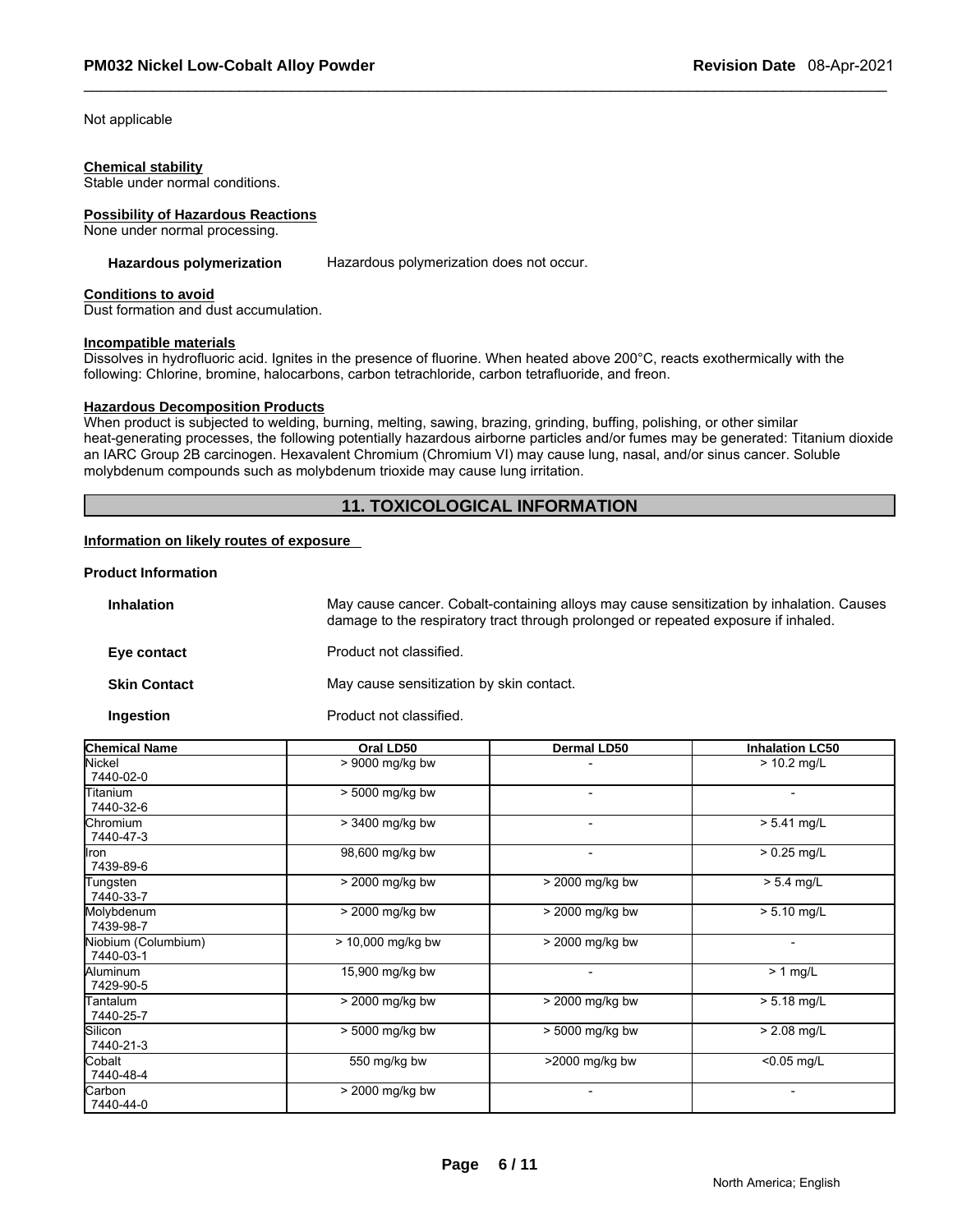| <b>Boron</b> | > 2000 mg/kg bw | $\cdot$ 5.08 mg/L |
|--------------|-----------------|-------------------|
| 7440-42-8    |                 |                   |
| Hafnium      | > 5000 mg/kg bw | >4.3mg/L          |
| 7440-58-6    |                 |                   |

#### **Information on toxicological effects**

**Symptoms** May cause sensitization by skin contact. May cause allergy or asthma symptoms or breathing difficulties if inhaled.

#### **Delayed and immediate effects as well as chronic effects from short and long-term exposure**

| <b>Acute toxicity</b>             | Cobalt-containing powders may be harmful if inhaled.                                                        |
|-----------------------------------|-------------------------------------------------------------------------------------------------------------|
| <b>Skin corrosion/irritation</b>  | Product not classified.                                                                                     |
| Serious eye damage/eye irritation | Product not classified.                                                                                     |
| <b>Sensitization</b>              | May cause sensitization by skin contact. Cobalt-containing alloys may cause sensitization<br>by inhalation. |
| Germ cell mutagenicity            | Contains a suspected mutagen.                                                                               |
| Carcinogenicity                   | May cause cancer.                                                                                           |

| <b>Chemical Name</b> | <b>ACGIH</b> | <b>IARC</b> | <b>NTP</b>             | <b>OSHA</b> |
|----------------------|--------------|-------------|------------------------|-------------|
| Nickel               |              | Group 1     | <b>Known</b>           |             |
| 7440-02-0            |              | Group 2B    | Reasonably Anticipated |             |
| Chromium             |              | Group 3     |                        |             |
| 7440-47-3            |              |             |                        |             |
| Cobalt               | A3           | Group 2A    | Known                  |             |
| 7440-48-4            |              | Group 2B    |                        |             |

**STOT - single exposure<br>
<b>STOT - repeated exposure** 

**Reproductive toxicity** Contains a known or suspected reproductive toxin.<br>**STOT - single exposure** Product not classified. **STOT - repeated exposure Causes disorder and damage to the: Respiratory System.**<br>**Aspiration hazard Product not classified.** Product not classified.

### **12. ECOLOGICAL INFORMATION**

#### **Ecotoxicity**

This product as shipped is classified for aquatic chronic toxicity

| <b>Chemical Name</b>  | Algae/aquatic plants                                                                                             | <b>Fish</b>                                                                                                                                                                                                         | Toxicity to                                                                                    | <b>Crustacea</b>                                                                                                 |
|-----------------------|------------------------------------------------------------------------------------------------------------------|---------------------------------------------------------------------------------------------------------------------------------------------------------------------------------------------------------------------|------------------------------------------------------------------------------------------------|------------------------------------------------------------------------------------------------------------------|
|                       |                                                                                                                  |                                                                                                                                                                                                                     | microorganisms                                                                                 |                                                                                                                  |
| Nickel<br>7440-02-0   | NOEC/EC10 values range<br>from $12.3 \mu g/l$ for<br>to $425 \mu g/l$ for<br>Pseudokirchneriella<br>subcapitata. | The 96h LC50s values range<br>from 0.4 mg Ni/L for<br>Scenedesmus accuminatus   Pimephales promelas to 320  <br>mg Ni/L for Brachydanio<br>rerio.                                                                   | The 30 min EC50 of nickel<br>for activated sludge was 33<br>mg Ni/L.                           | The 48h LC50s values range<br>from 0.013 mg Ni/L for<br>Ceriodaphnia dubia to 4970<br>mg Ni/L for Daphnia magna. |
| Titanium<br>7440-32-6 | The 72 h EC50 of titanium<br>dioxide to<br>Pseudokirchnerella<br>subcapitata was 61 mg of<br><b>TiO2/L.</b>      | The 96 h LC50 of titanium<br>dioxide to Cyprinodon<br>variegatus was greater than<br>10,000 mg of TiO2/L.<br>The 96 h LC50 of titanium<br>dioxide to Pimephales<br>promelas was greater than<br>1,000 mg of TiO2/L. | The 3 h EC50 of titanium<br>dioxide for activated sludge<br>were greater than 1000<br>$mg/L$ . | The 48 h EC50 of titanium<br>dioxide to Daphnia Magna<br>was greater than 1000 mg of<br><b>TiO2/L.</b>           |
| Chromium<br>7440-47-3 |                                                                                                                  |                                                                                                                                                                                                                     |                                                                                                |                                                                                                                  |
| Iron<br>7439-89-6     |                                                                                                                  | The 96 h LC50 of 50% iron<br>oxide black in water to Danio<br>rerio was greater than<br>10,000 mg/L.                                                                                                                | The 3 h EC50 of iron oxide<br>for activated sludge was<br>greater than 10,000 mg/L.            | The 48 h EC50 of iron oxide<br>to Daphnia magna was<br>greater than 100 mg/L.                                    |
| Tungsten<br>7440-33-7 | The 72 h EC50 of sodium<br>tungstate to<br>Pseudokirchnerella                                                    | The 96 h LC50 of sodium<br>tungstate to Danio rerio was<br>greater than 106 mg of W/L.                                                                                                                              | The 30 min EC50 of sodium<br>tungstate for activated<br>sludge were greater than               | The 48 h EC50 of sodium<br>tungstate to Daphnia magna<br>was greater than 96 mg of                               |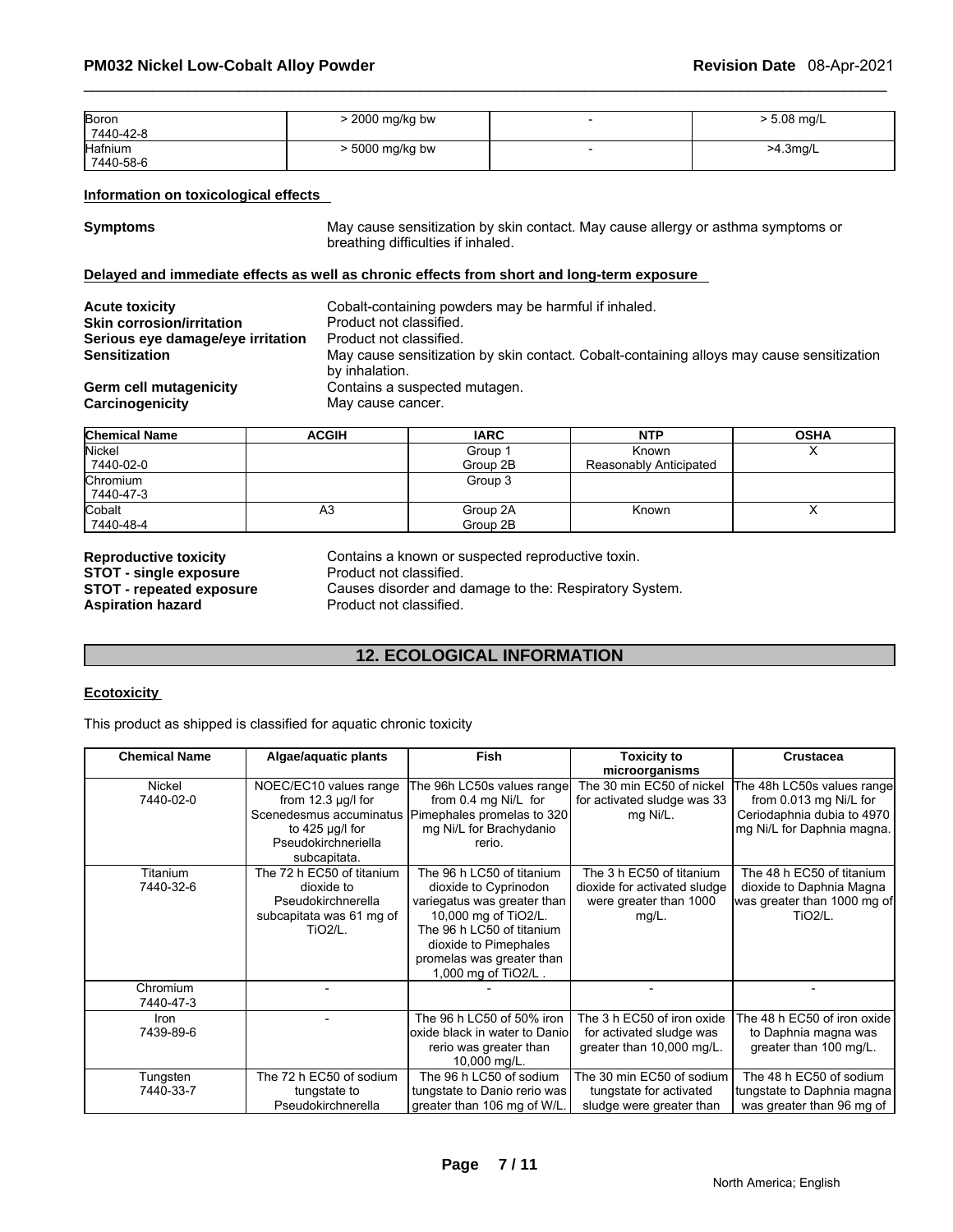|                                  | subcapitata was 31.0 mg of<br>W/L.                                                                                                                                                                                 |                                                                                                                                                                            | 1000 mg/L.                                                                         | W/L.                                                                                                                                                                                               |
|----------------------------------|--------------------------------------------------------------------------------------------------------------------------------------------------------------------------------------------------------------------|----------------------------------------------------------------------------------------------------------------------------------------------------------------------------|------------------------------------------------------------------------------------|----------------------------------------------------------------------------------------------------------------------------------------------------------------------------------------------------|
| Molybdenum<br>7439-98-7          | The 72 h EC50 of sodium<br>molybdate dihydrate to<br>Pseudokirchneriella<br>subcapitata was 362.9 mg of<br>Mo/L.                                                                                                   | The 96 h LC50 of sodium<br>molybdate dihydrate to<br>Pimephales promelas was<br>644.2 mg/L                                                                                 | The 3 h EC50 of<br>molybdenum trioxide for<br>activated sludge was 820<br>$mg/L$ . | The 48 h LC50 of sodium<br>molybdate dihydrate to<br>Ceriodaphnia dubia was<br>1,015 mg/L.<br>The 48 h LC50 of sodium<br>molybdate dihydrate to<br>Daphnia magna was greater<br>than 1,727.8 mg/L. |
| Niobium (Columbium)<br>7440-03-1 | $\overline{\phantom{a}}$                                                                                                                                                                                           | $\overline{a}$                                                                                                                                                             | $\overline{a}$                                                                     |                                                                                                                                                                                                    |
| Aluminum<br>7429-90-5            | The 96-h EC50 values for<br>reduction of biomass of<br>Pseudokirchneriella<br>subcapitata in AAP-Medium<br>at pH 6, 7, and 8 were<br>estimated as 20.1, 5.4, and<br>150.6 µg/L, respectively, for<br>dissolved Al. | The 96 h LC50 of aluminum<br>to Oncorhynchus mykiss<br>was 7.4 mg of Al/L at pH 6.5<br>and 14.6 mg of Al/L at pH<br>7.5                                                    |                                                                                    | The 48-hr LC50 for<br>Ceriodaphnia dubia exposed<br>to Aluminium chloride<br>increased from 0.72 to<br>greater than 99.6 mg/L with<br>water hardness increasing<br>from 25 to 200 mg/L.            |
| Tantalum<br>7440-25-7            |                                                                                                                                                                                                                    | $\blacksquare$                                                                                                                                                             | $\overline{a}$                                                                     |                                                                                                                                                                                                    |
| Silicon<br>7440-21-3             | The 72 h EC50 of sodium<br>metasilicate pentahydrate to<br>Pseudokirchnerella<br>subcapitata was greater than<br>250 mg/L.                                                                                         |                                                                                                                                                                            |                                                                                    |                                                                                                                                                                                                    |
| Cobalt<br>7440-48-4              | The 72 h EC50 of cobalt<br>dichloride to<br>Pseudokirchneriella<br>subcapitata was 144 ug of<br>Co/L.                                                                                                              | The 96h LC50 of cobalt<br>dichloride ranged from 1.5<br>mg Co/L for Oncorhynchus<br>mykiss to 85 mg Co/L for<br>Danio rerio.                                               | The 3 h EC50 of cobalt<br>dichloride for activated<br>sludge was 120 mg of Co/L.   | The 48 h LC50 of cobalt<br>dichloride ranged from 0.61<br>mg Co/L for Ceriodaphnia<br>dubia tested in soft.<br>DOM-free water to >1800mg<br>Co/L for Tubifex tubifex in<br>very hard water.        |
| Carbon<br>7440-44-0              | The 72 h EL50 of Carbon to<br>Pseudokirchneriella<br>subcapitata was greater than<br>100 mg/L.                                                                                                                     | The 96 h LL50 of Carbon in<br>water to Danio rerio was<br>greater than 100 mg/L.                                                                                           | The 3 h EC50 of Carbon for<br>activated sludge was 1000<br>mg/L.                   | The 48 h EL50 of Carbon to<br>Daphnia magna was greater<br>than 100 mg/L.                                                                                                                          |
| Boron<br>7440-42-8               | The 72-h EC50 value for<br>reduction of biomass of<br>Pseudokirchneriella<br>subcapitata exposed to Boric<br>acid at pH 7.5 to 8.3 was<br>40.2 mg/L.                                                               | The 96-hr LC50 for<br>Pimephales promelas<br>exposed to Boric acid<br>(82%)/borax (18%) mixture<br>was 79.7 mg/L with water<br>hardness of 91 mg/L and<br>water pH of 8.0. | The 3 h NOEC of boric acid<br>for activated sludge ranged<br>from 17.5 to 20 mg/L. | The 48-hr LC50 for<br>Ceriodaphnia dubia exposed<br>to Boric acid/borax mixture<br>ranged from 91 to 165 mg/L<br>with pH ranging from 6.7 to<br>8.4.                                               |
| Hafnium<br>7440-58-6             | The 72 h EC50 of hafnium<br>to Pseudokirchneriella<br>subcapitata was great than 8<br>ug of Hf/L (100% saturated<br>solution).                                                                                     | The 96 h LC50 of Hafnium<br>dioxide in water to Danio<br>rerio was greater than the<br>solubility limit of 0.007 mg<br>$Hf/L$ .                                            | $\blacksquare$                                                                     | The 48 h EC50 of Hafnium<br>dioxide to Daphnia magna<br>was greater than the<br>solubility limit of 0.007 mg<br>Hf/L.                                                                              |

#### **Persistence and degradability**

**Bioaccumulation**

**Other adverse effects** 

## **13. DISPOSAL CONSIDERATIONS**

#### **Waste treatment methods**

**Disposal of wastes** Disposal should be in accordance with applicable regional, national and local laws and regulations.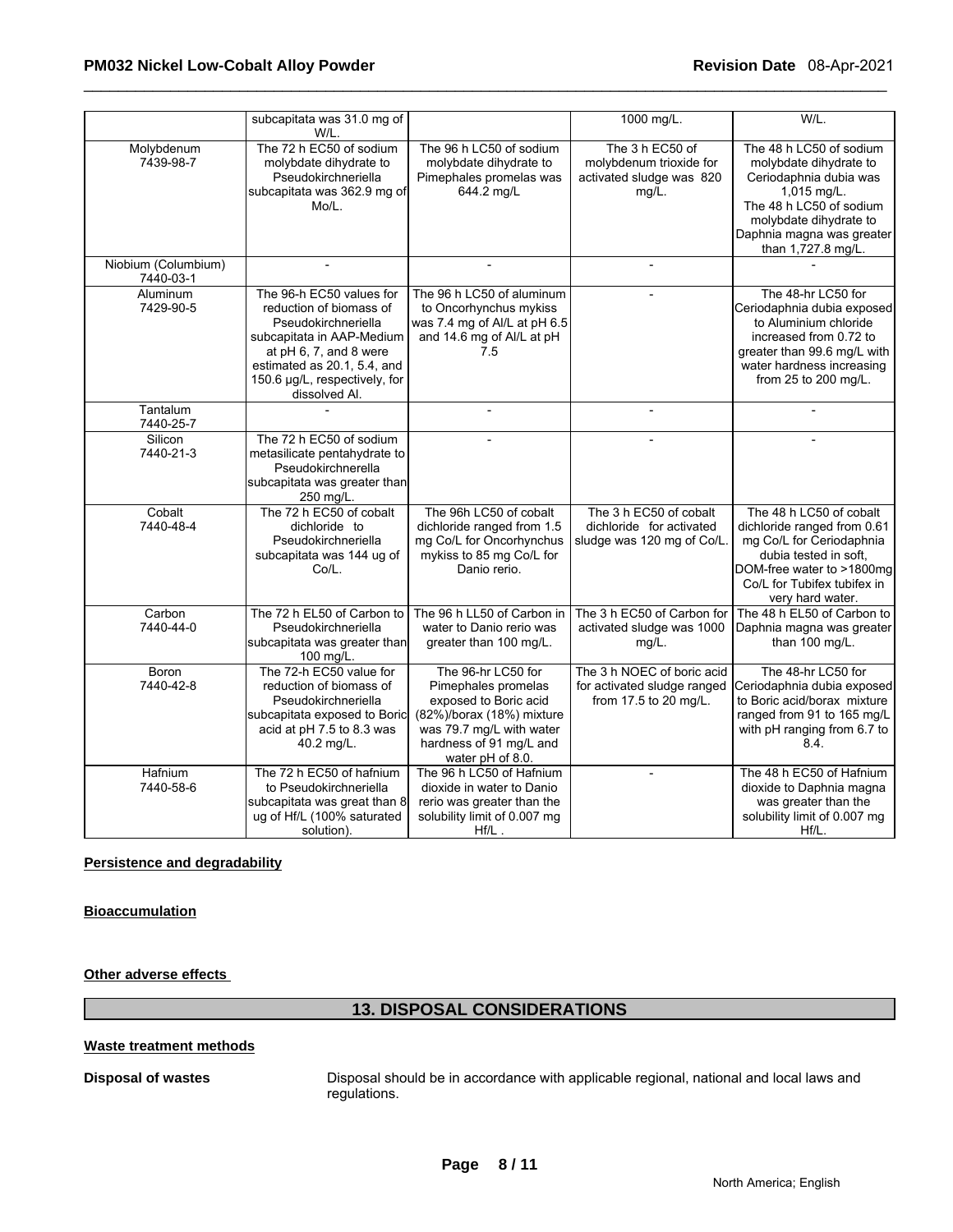**Contaminated packaging** Disposal should be in accordance with applicable regional, national and local laws and regulations.

| <b>Chemical Name</b> | <b>RCRA - D Series Wastes</b> |
|----------------------|-------------------------------|
| Chromium             | $5.0 \text{ mg/L}$            |
| 7440-47-3            | . regulatory level            |

This product contains one or more substances that are listed with the State of California as a hazardous waste.

### **14. TRANSPORT INFORMATION**

#### **DOT Regulated per 49 CFR, if quantity with particles smaller than 100 micrometers (0.004**

inches) in an individual package equals or exceeds the reportable quantity (RQ) of 5000 pounds of chromium or 100 pounds of nickel **Proper shipping name** UN/ID No. 3077 Environmentally hazardous substance, solid, n.o.s. (nickel alloy powder), RQ **Hazard Class** 9 **Packing Group Special Provisions** 8, 146, 335, A112, B54, B120, IB8, IP3, N20, N91, T1, TP33 **Emergency Response Guide Number**  Guide No. 171, Except for FIRE follow Guide No. 170

#### **15. REGULATORY INFORMATION**

| <b>International Inventories</b> |                   |
|----------------------------------|-------------------|
| TSCA                             | Complies          |
| <b>DSL/NDSL</b>                  | Complies          |
| <b>EINECS/ELINCS</b>             | Complies          |
| <b>ENCS</b>                      | Complies          |
| <b>IECSC</b>                     | Complies          |
| KECL                             | Complies          |
| <b>PICCS</b>                     | <b>Not Listed</b> |
| <b>AICS</b>                      | Not Listed        |

#### **Legend:**

 **TSCA** - United States Toxic Substances Control Act Section 8(b) Inventory

 **DSL/NDSL** - Canadian Domestic Substances List/Non-Domestic Substances List

 **EINECS/ELINCS** - European Inventory of Existing Chemical Substances/European List of Notified Chemical Substances

 **ENCS** - Japan Existing and New Chemical Substances

 **IECSC** - China Inventory of Existing Chemical Substances

 **KECL** - Korean Existing and Evaluated Chemical Substances

 **PICCS** - Philippines Inventory of Chemicals and Chemical Substances

 **AICS** - Australian Inventory of Chemical Substances

#### **US Federal Regulations**

#### **SARA 313**

Section 313 of Title III of the Superfund Amendments and Reauthorization Act of 1986 (SARA). This product contains a chemical or chemicals which are subject to the reporting requirements of the Act and Title 40 of the Code of Federal Regulations, Part 372

| <b>Chemical Name</b>    | CAS No.   | Weight-%                         | <b>SARA 313</b><br>Threshold Values % |
|-------------------------|-----------|----------------------------------|---------------------------------------|
| Nickel -<br>7440-02-0   | 7440-02-0 | 100<br>49                        |                                       |
| Chromium -<br>7440-47-3 | 7440-47-3 | ) - 32                           | $\cdot$ . $\cup$                      |
| Cobalt -<br>7440-48-4   | 7440-48-4 | 54.5<br>$\overline{\phantom{0}}$ | υ.                                    |

#### **SARA 311/312 Hazard Categories**

| Acute health hazard               | Yes |
|-----------------------------------|-----|
| <b>Chronic Health Hazard</b>      | Yes |
| Fire hazard                       | Nο  |
| Sudden release of pressure hazard | Nο  |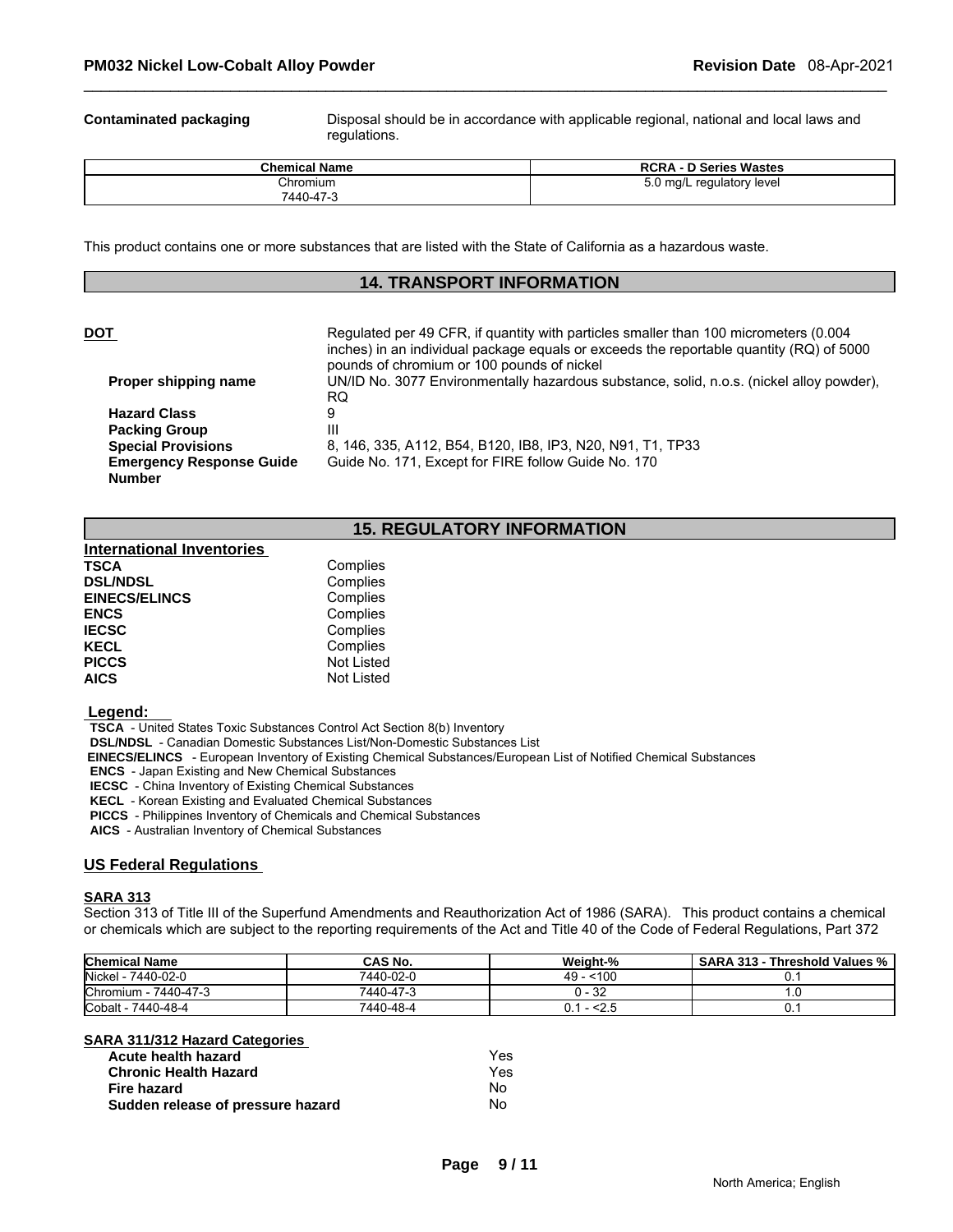#### **Reactive Hazard** No

#### **CWA (Clean Water Act)**

This product contains the following substances which are regulated pollutants pursuant to the Clean Water Act (40 CFR 122.21 and 40 CFR 122.42)

| <b>Chemical Name</b>  | <b>CWA - Reportable</b><br>Quantities | <b>CWA - Toxic Pollutants</b> | CWA - Priority Pollutants | <b>CWA - Hazardous</b><br><b>Substances</b> |
|-----------------------|---------------------------------------|-------------------------------|---------------------------|---------------------------------------------|
| Nickel<br>7440-02-0   |                                       |                               |                           |                                             |
| Chromium<br>7440-47-3 |                                       |                               |                           |                                             |

#### **CERCLA**

This material, as supplied, contains one or more substances regulated as a hazardous substance under the Comprehensive Environmental Response Compensation and Liability Act (CERCLA) (40 CFR 302)

| <b>Chemical Name</b>       | <b>Hazardous Substances RQs</b> |
|----------------------------|---------------------------------|
| <b>Nickel</b><br>7440-02-0 | 100 lb                          |
| Chromium<br>7440-47-3      | 5000 lb                         |

### **US State Regulations**

#### **California Proposition 65**

This product contains the Proposition 65 chemicals listed below. Proposition 65 warning label available at ATImetals.com.

| <b>Chemical</b><br>' Name                                   | California<br>--<br>п.<br>oposition 65 |
|-------------------------------------------------------------|----------------------------------------|
| $\cdots$<br>$\sim$ $\sim$<br>AAN.<br>Nickel<br>' ∖-∠ل<br>᠇᠊ | `oroinoqon<br>ווטו                     |
| 7440-48-4<br>Cobalt                                         | 'oroinoqon<br>valulluuti               |

#### **U.S. State Right-to-Know Regulations**

| <b>Chemical Name</b>    | <b>New Jersey</b> | <b>Massachusetts</b>    | Pennsylvania |
|-------------------------|-------------------|-------------------------|--------------|
| Nickel<br>7440-02-0     | х                 | X                       | ᄉ            |
| Titanium<br>7440-32-6   | X                 |                         |              |
| Chromium<br>7440-47-3   | X                 | X                       | X            |
| Tungsten<br>7440-33-7   | X                 | X                       | X            |
| Molybdenum<br>7439-98-7 | X                 | X                       | X            |
| Aluminum<br>7429-90-5   | X                 | $\overline{\mathsf{x}}$ | X            |
| Tantalum<br>7440-25-7   | X                 | X                       | $\times$     |
| Silicon<br>7440-21-3    | X                 | $\overline{\mathsf{x}}$ | X            |
| Cobalt<br>7440-48-4     | X                 | X                       | $\times$     |
| Hafnium<br>7440-58-6    | X                 | X                       | X            |

# **U.S. EPA Label Information**

**EPA Pesticide Registration Number** Not applicable

# **16. OTHER INFORMATION NFPA Health hazards** 1 **Flammability** 0 **Instability** 0 **Physical and Chemical Properties** - **HMIS Health hazards** 2\* **Flammability** 1 **Physical hazards** 0 **Personal protection** X